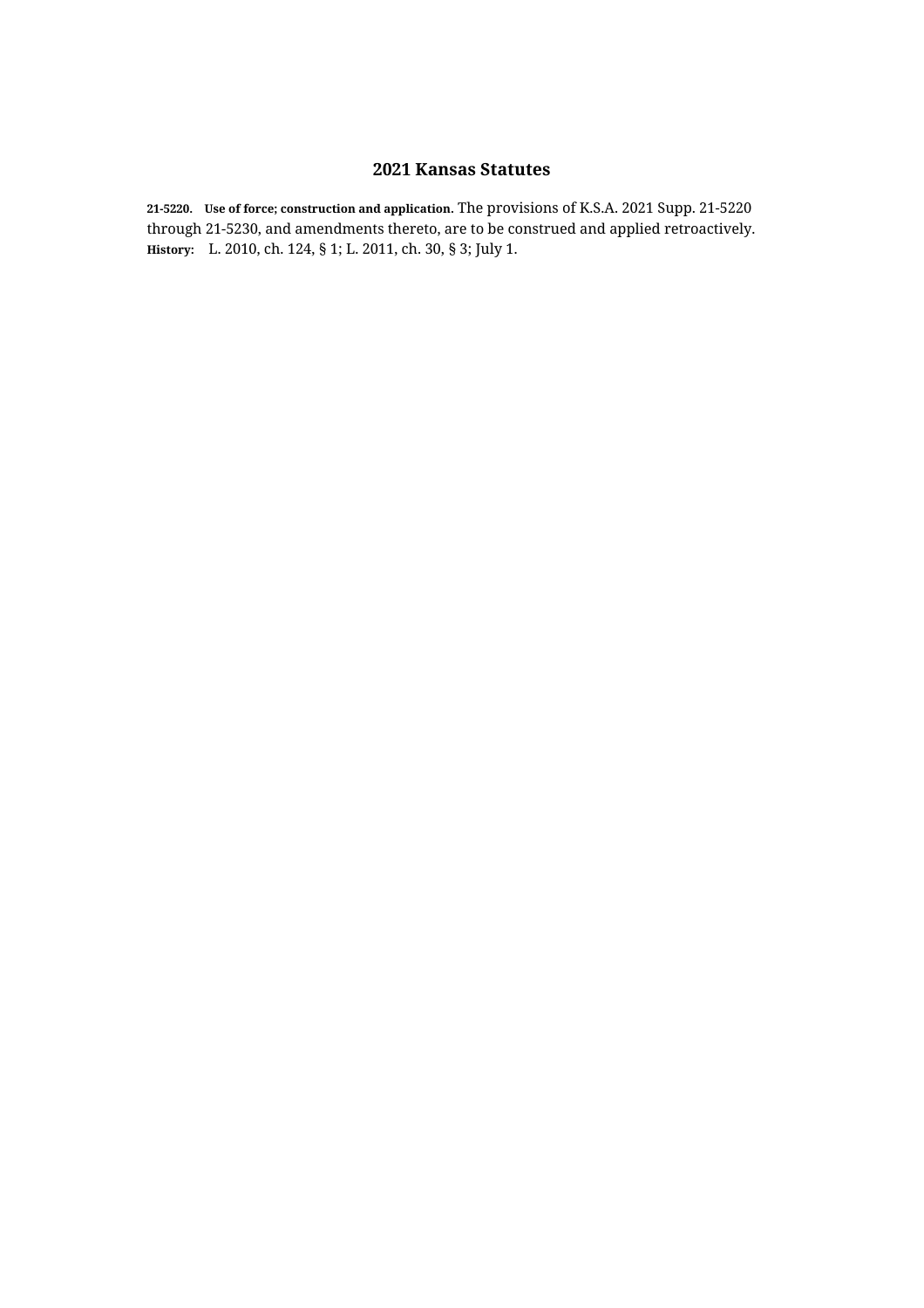**21-5221. Use of force; definitions.** (a) As used in article 32 of chapter 21 of the Kansas Statutes Annotated, prior to their repeal, K.S.A. 2021 Supp. 21-5202 through 21-5208, 21-5210 through 21-5212, and 21-5220 through 21-5231, and K.S.A. 2021 Supp. 21-3212a, 21-3220 and 21-3221, and amendments thereto:

(1) "Use of force" means any or all of the following directed at or upon another person or thing: (A) Words or actions that reasonably convey the threat of force, including threats to cause death or great bodily harm to a person; (B) the presentation or display of the means of force; or (C) the application of physical force, including by a weapon or through the actions of another.

(2) "Use of deadly force" means the application of any physical force described in paragraph (1) which is likely to cause death or great bodily harm to a person. Any threat to cause death or great bodily harm, including, but not limited to, by the display or production of a weapon, shall not constitute use of deadly force, so long as the actor's purpose is limited to creating an apprehension that the actor will, if necessary, use deadly force in defense of such actor or another or to affect a lawful arrest.

(b) An actor who threatens deadly force as described in subsection (a)(1) shall be subject to the determination in subsection (a) of K.S.A. 21-3211, prior to its repeal, or subsection (a) of K.S.A. 2021 Supp. 21-5222, and amendments thereto, and not to the determination in subsection (b) of K.S.A. 21-3211, prior to its repeal, or subsection (b) of K.S.A. 2021 Supp. 21- 5222, and amendments thereto.

**History:** L. 2010, ch. 124, § 2; L. 2011, ch. 30, § 4; July 1.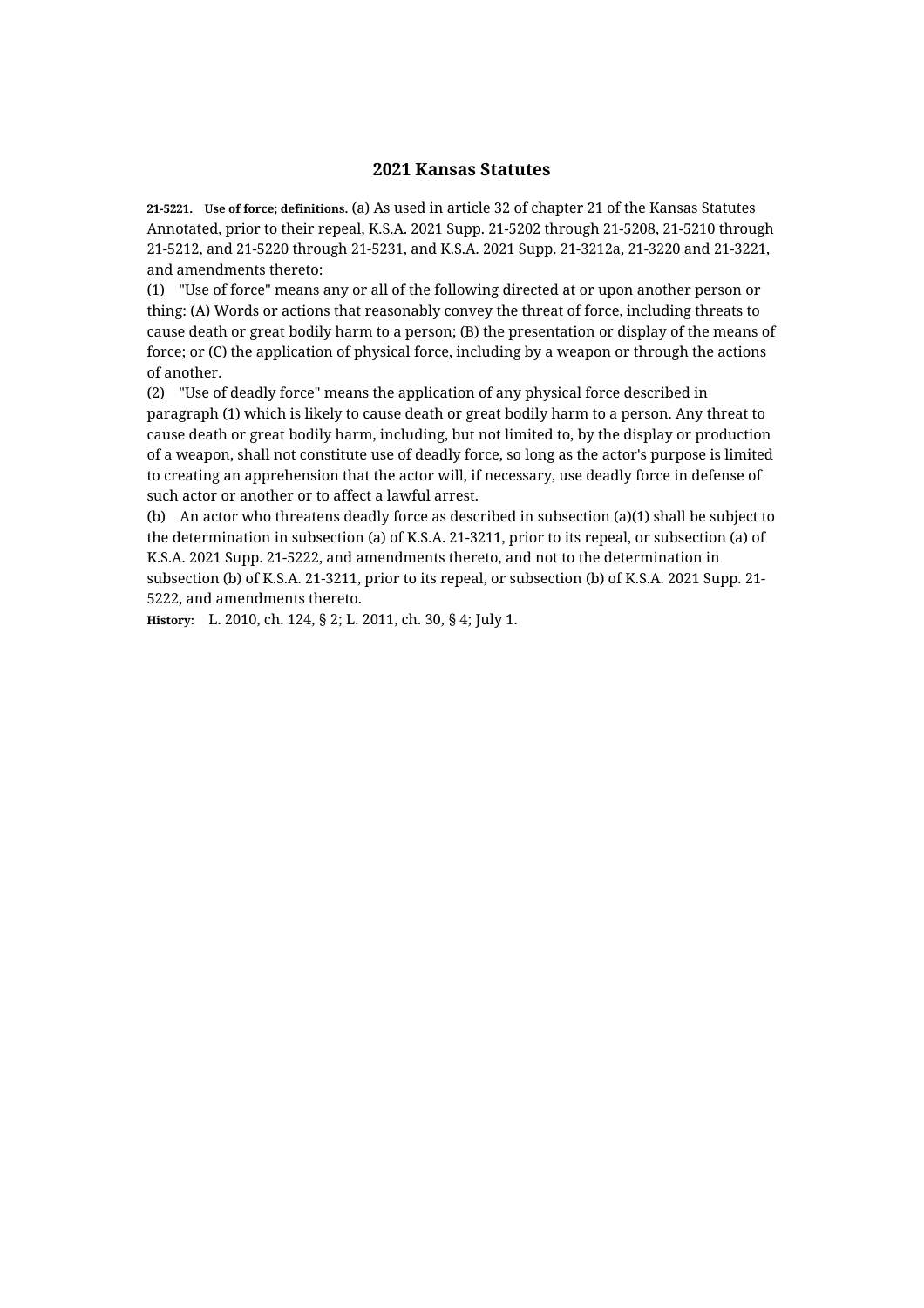**21-5222. Same; defense of a person; no duty to retreat.** (a) A person is justified in the use of force against another when and to the extent it appears to such person and such person reasonably believes that such use of force is necessary to defend such person or a third person against such other's imminent use of unlawful force.

(b) A person is justified in the use of deadly force under circumstances described in subsection (a) if such person reasonably believes that such use of deadly force is necessary to prevent imminent death or great bodily harm to such person or a third person.

(c) Nothing in this section shall require a person to retreat if such person is using force to protect such person or a third person.

**History:** L. 2010, ch. 136, § 21; L. 2011, ch. 30, § 7; July 1.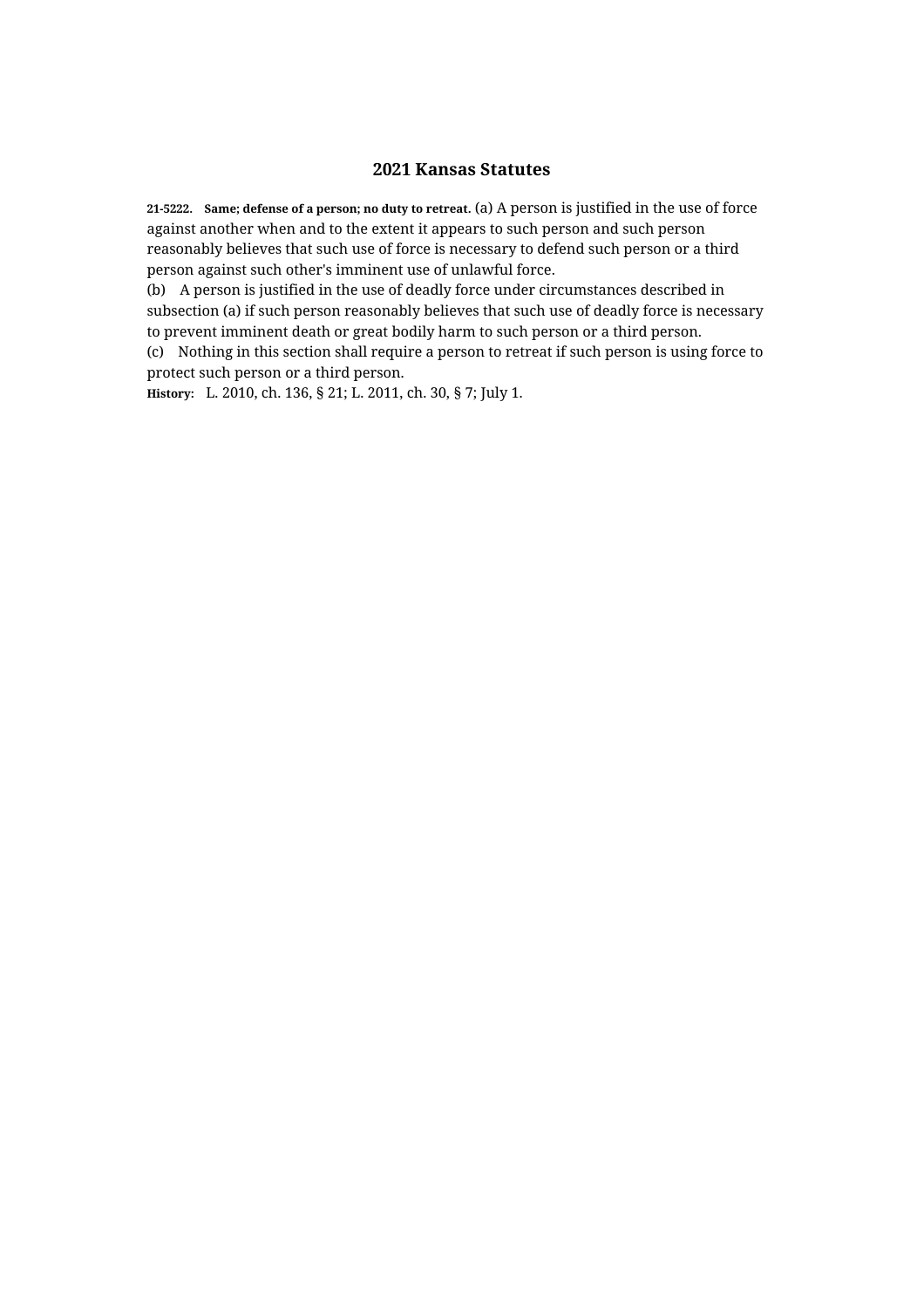**21-5223. Same; defense of dwelling, place of work or occupied vehicle; no duty to retreat.** (a) A person is justified in the use of force against another when and to the extent that it appears to such person and such person reasonably believes that such use of force is necessary to prevent or terminate such other's unlawful entry into or attack upon such person's dwelling, place of work or occupied vehicle.

(b) A person is justified in the use of deadly force to prevent or terminate unlawful entry into or attack upon any dwelling, place of work or occupied vehicle if such person reasonably believes that such use of deadly force is necessary to prevent imminent death or great bodily harm to such person or another.

(c) Nothing in this section shall require a person to retreat if such person is using force to protect such person's dwelling, place of work or occupied vehicle.

**History:** L. 2010, ch. 136, § 22; L. 2011, ch. 30, § 8; July 1.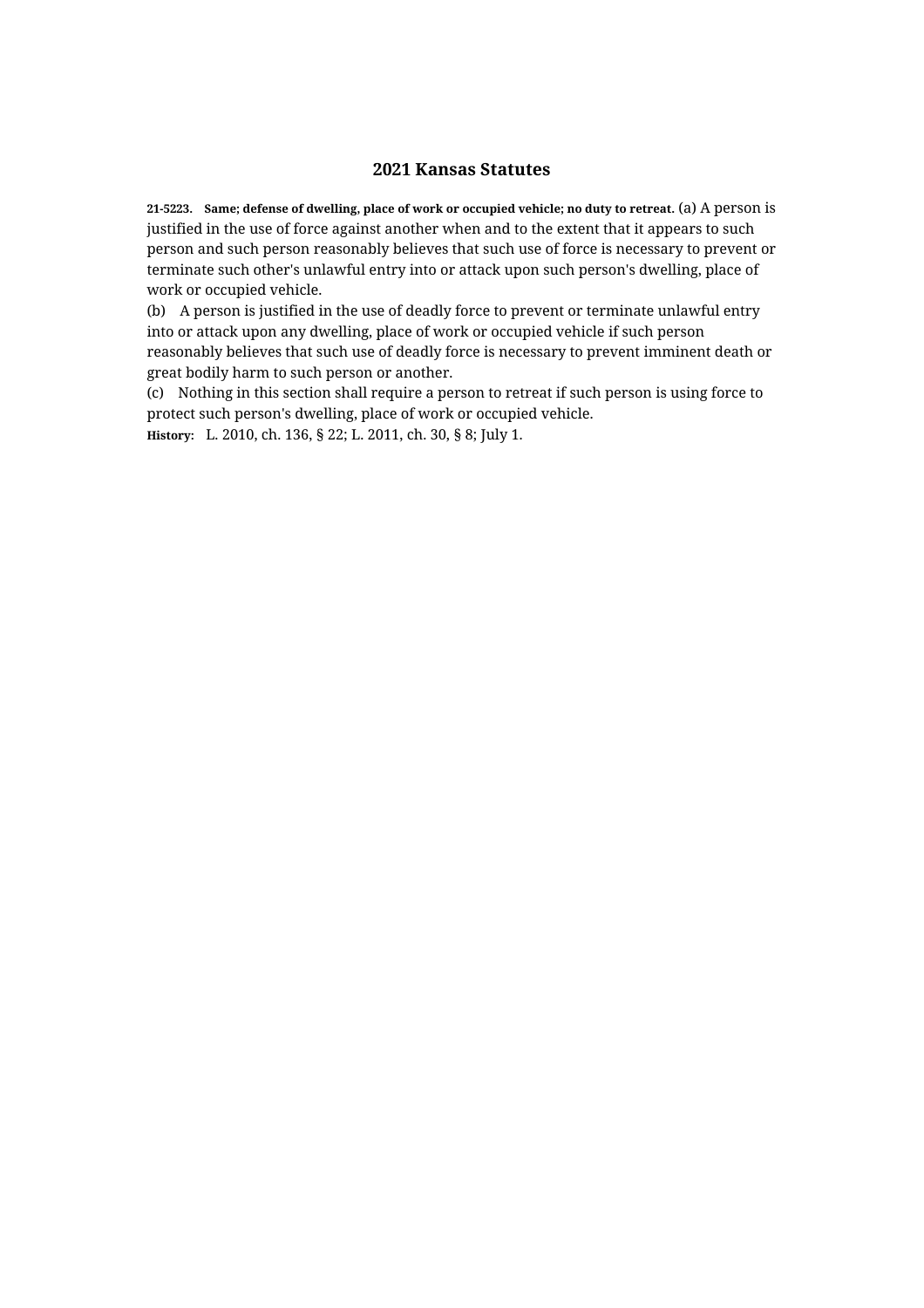**21-5224. Use of force; presumptions.** (a) For the purposes of K.S.A. 21-3211 and 21-3212, prior to their repeal, or K.S.A. 2021 Supp. 21-5222 and 21-5223, and amendments thereto, a person is presumed to have a reasonable belief that deadly force is necessary to prevent imminent death or great bodily harm to such person or another person if:

(1) The person against whom the force is used, at the time the force is used:

(A) Is unlawfully or forcefully entering, or has unlawfully or forcefully entered, and is present within, the dwelling, place of work or occupied vehicle of the person using force; or (B) has removed or is attempting to remove another person against such other person's will from the dwelling, place of work or occupied vehicle of the person using force; and (2) the person using force knows or has reason to believe that any of the conditions set forth in paragraph (1) is occurring or has occurred.

(b) The presumption set forth in subsection (a) does not apply if, at the time the force is used:

(1) The person against whom the force is used has a right to be in, or is a lawful resident of, the dwelling, place of work or occupied vehicle of the person using force, and is not subject to any order listed in K.S.A. 21-3843, prior to its repeal, or K.S.A. 2021 Supp. 21-5924, and amendments thereto, that would prohibit such person's presence in the property;

(2) the person sought to be removed is a child, grandchild or is otherwise in the lawful custody or under the lawful guardianship of the person against whom the force is used; (3) the person using force is engaged in the commission of a crime, attempting to escape from a location where a crime has been committed, or is using the dwelling, place of work or occupied vehicle to further the commission of a crime; or

(4) the person against whom the force is used is a law enforcement officer who has entered or is attempting to enter a dwelling, place of work or occupied vehicle in the lawful performance of such officer's lawful duties, and the person using force knows or reasonably should know that the person who has entered or is attempting to enter is a law enforcement officer.

**History:** L. 2010, ch. 124, § 3; L. 2011, ch. 30, § 2; July 1.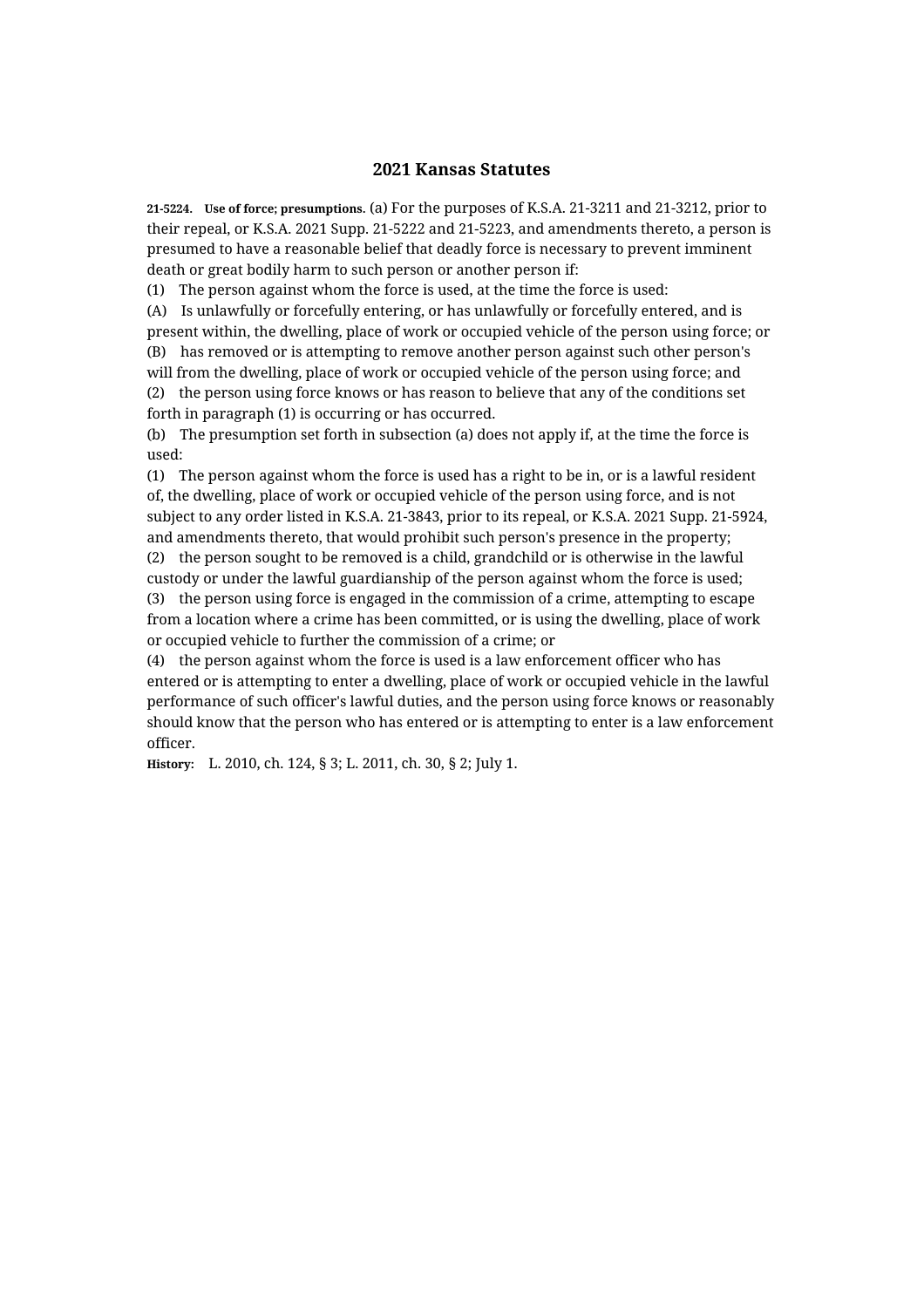**21-5225. Same; defense of property other than a dwelling, place of work or occupied vehicle.** A person who is lawfully in possession of property other than a dwelling, place of work or occupied vehicle is justified in the use of force against another for the purpose of preventing or terminating an unlawful interference with such property. Only such use of force as a reasonable person would deem necessary to prevent or terminate the interference may intentionally be used.

**History:** L. 2010, ch. 136, § 23; L. 2011, ch. 30, § 9; July 1.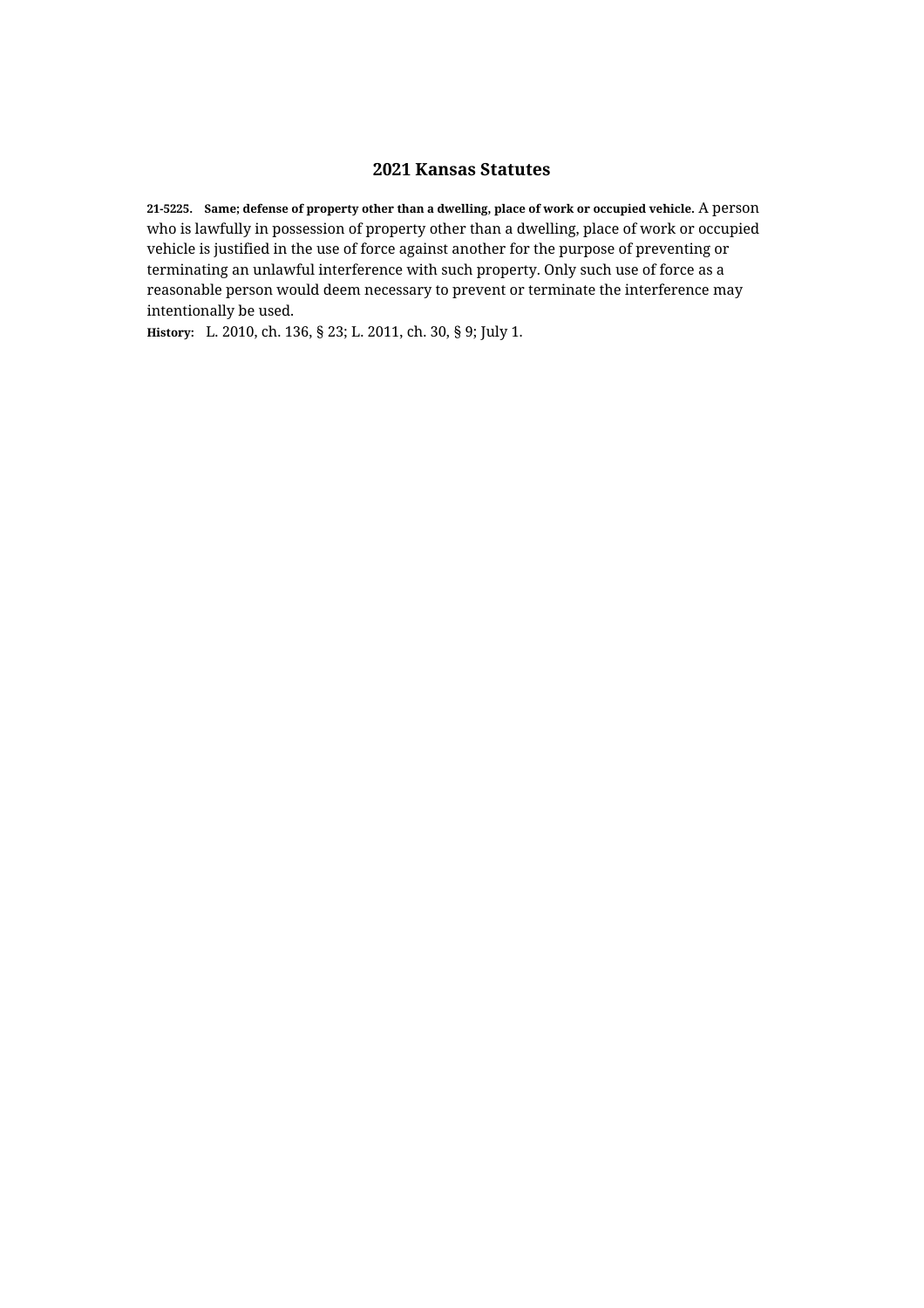**21-5226. Same; by an aggressor.** The justification described in K.S.A. 21-3211, 21-3212 and 21- 3213, prior to their repeal, or K.S.A. 2021 Supp. 21-5222, 21-5223 and 21-5225, and amendments thereto, is not available to a person who:

(a) Is attempting to commit, committing or escaping from the commission of a forcible felony;

(b) initially provokes the use of any force against such person or another, with intent to use such force as an excuse to inflict bodily harm upon the assailant; or

(c) otherwise initially provokes the use of any force against such person or another, unless:

(1) Such person has reasonable grounds to believe that such person is in imminent danger of death or great bodily harm, and has exhausted every reasonable means to escape such danger other than the use of deadly force; or

(2) in good faith, such person withdraws from physical contact with the assailant and indicates clearly to the assailant that such person desires to withdraw and terminate the use of such force, but the assailant continues or resumes the use of such force.

**History:** L. 2010, ch 136, § 24; L. 2011, ch. 30, § 10; July 1.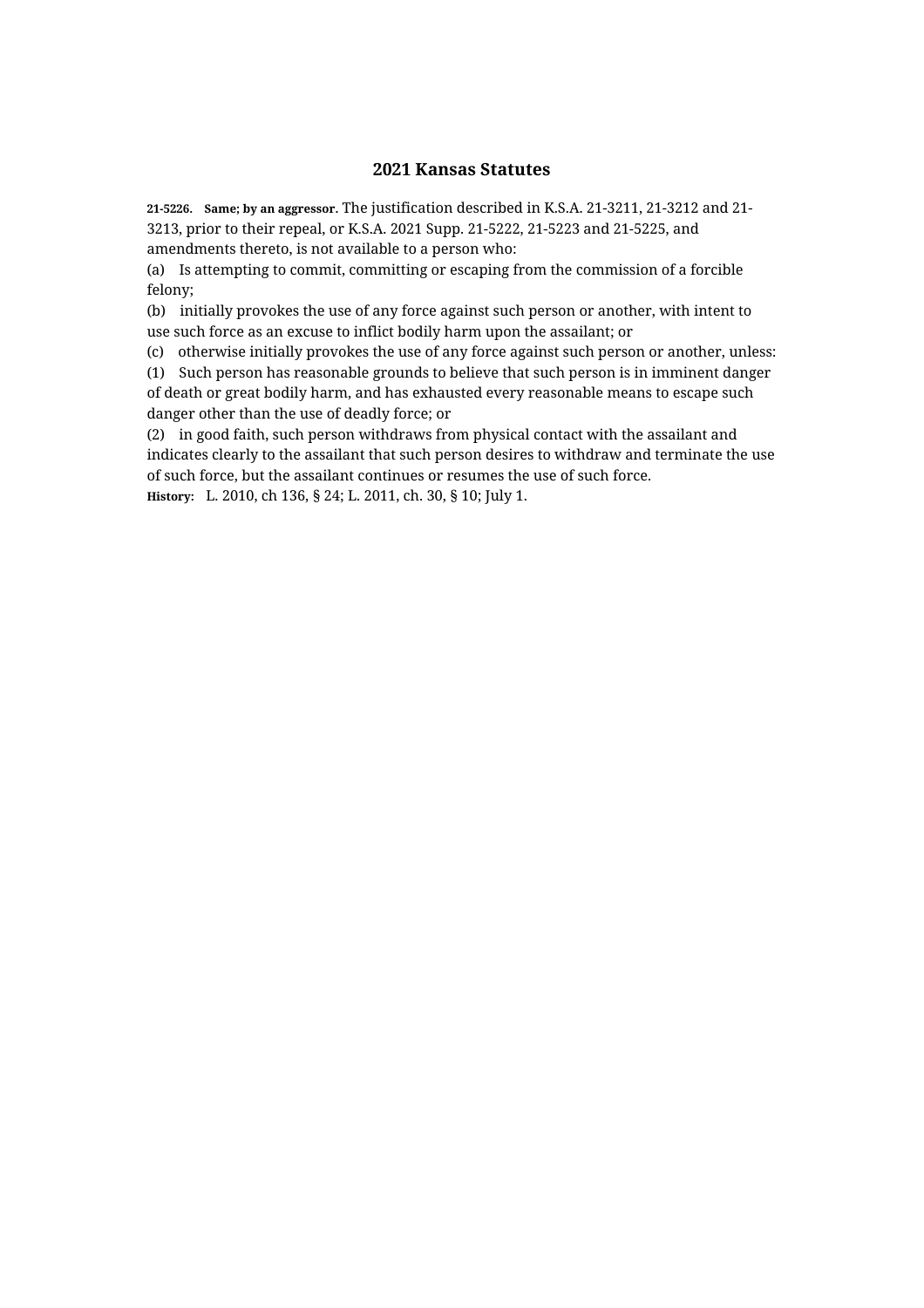**21-5227. Same; law enforcement officer making arrest.** (a) A law enforcement officer, or any person whom such officer has summoned or directed to assist in making a lawful arrest, need not retreat or desist from efforts to make a lawful arrest because of resistance or threatened resistance to the arrest. Such officer is justified in the use of any force which such officer reasonably believes to be necessary to effect the arrest and the use of any force which such officer reasonably believes to be necessary to defend the officer's self or another from bodily harm while making the arrest. However, such officer is justified in using deadly force only when such officer reasonably believes that such force is necessary to prevent death or great bodily harm to such officer or another person, or when such officer reasonably believes that such force is necessary to prevent the arrest from being defeated by resistance or escape and such officer has probable cause to believe that the person to be arrested has committed or attempted to commit a felony involving death or great bodily harm or is attempting to escape by use of a deadly weapon, or otherwise indicates that such person will endanger human life or inflict great bodily harm unless arrested without delay. (b) A law enforcement officer making an arrest pursuant to an invalid warrant is justified in the use of any force which such officer would be justified in using if the warrant were valid, unless such officer knows that the warrant is invalid. **History:** L. 2010, ch 136, § 25; L. 2011, ch. 30, § 11; July 1.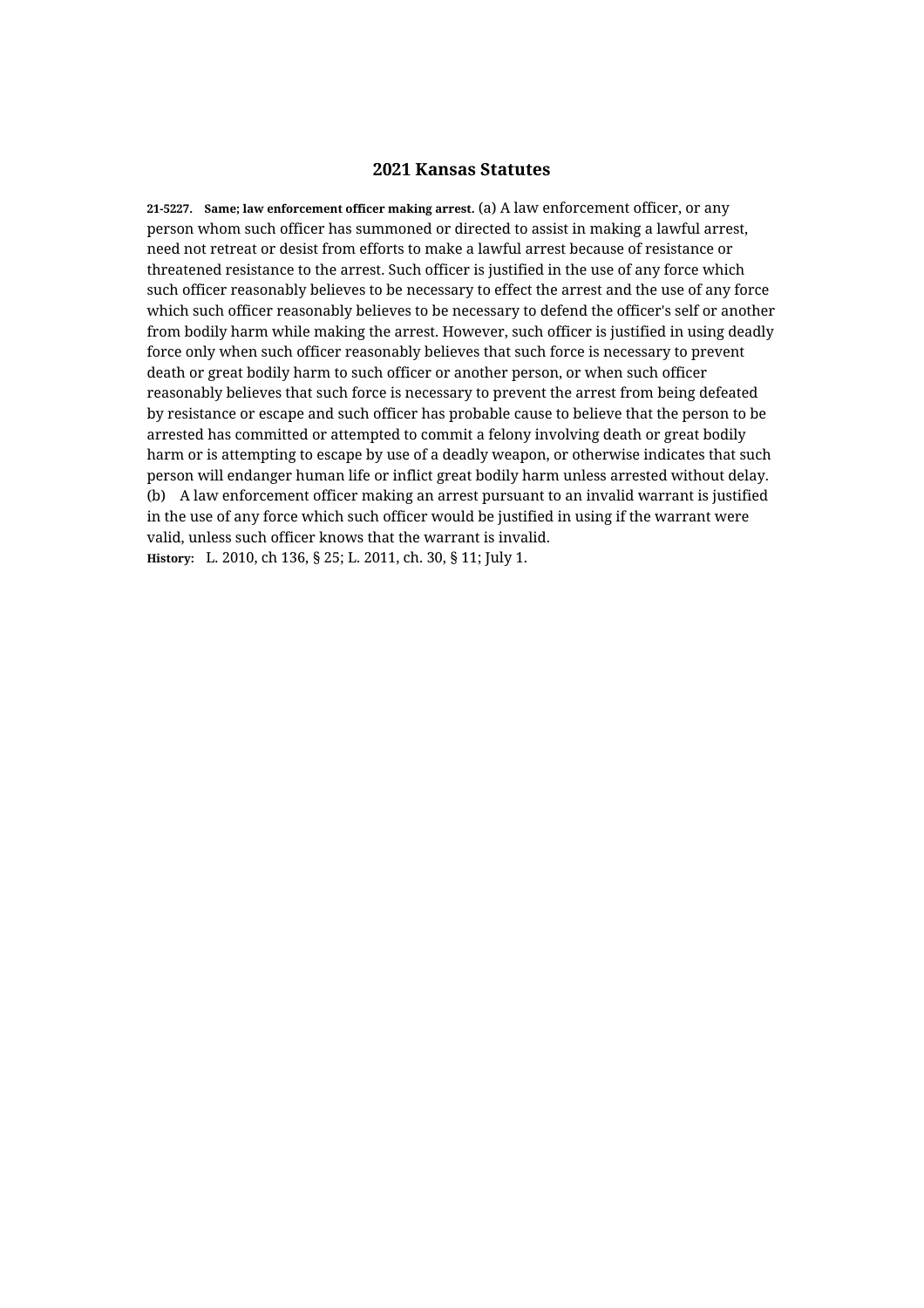**21-5230. Same; no duty to retreat.** A person who is not engaged in an unlawful activity and who is attacked in a place where such person has a right to be has no duty to retreat and has the right to stand such person's ground and use any force which such person would be justified in using under article 32 of chapter 21 of the Kansas Statutes Annotated, prior to their repeal, or K.S.A. 2021 Supp. 21-5202 through 21-5208, 21-5210 through 21-5212, and 21-5220 through 21-5231, and amendments thereto.

**History:** L. 2010, ch. 136, § 28; L. 2011, ch. 30, § 13; July 1.